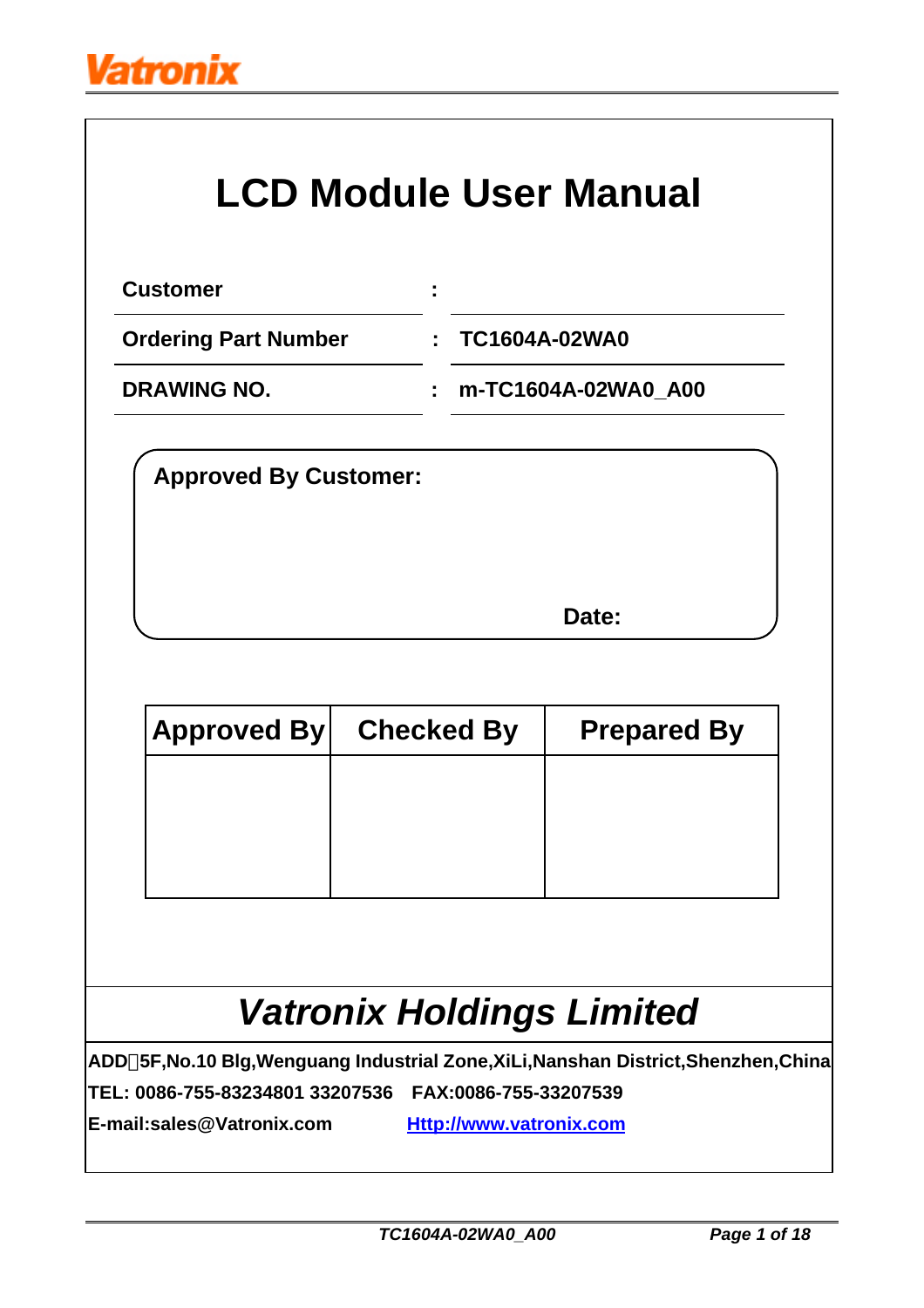# **Contents**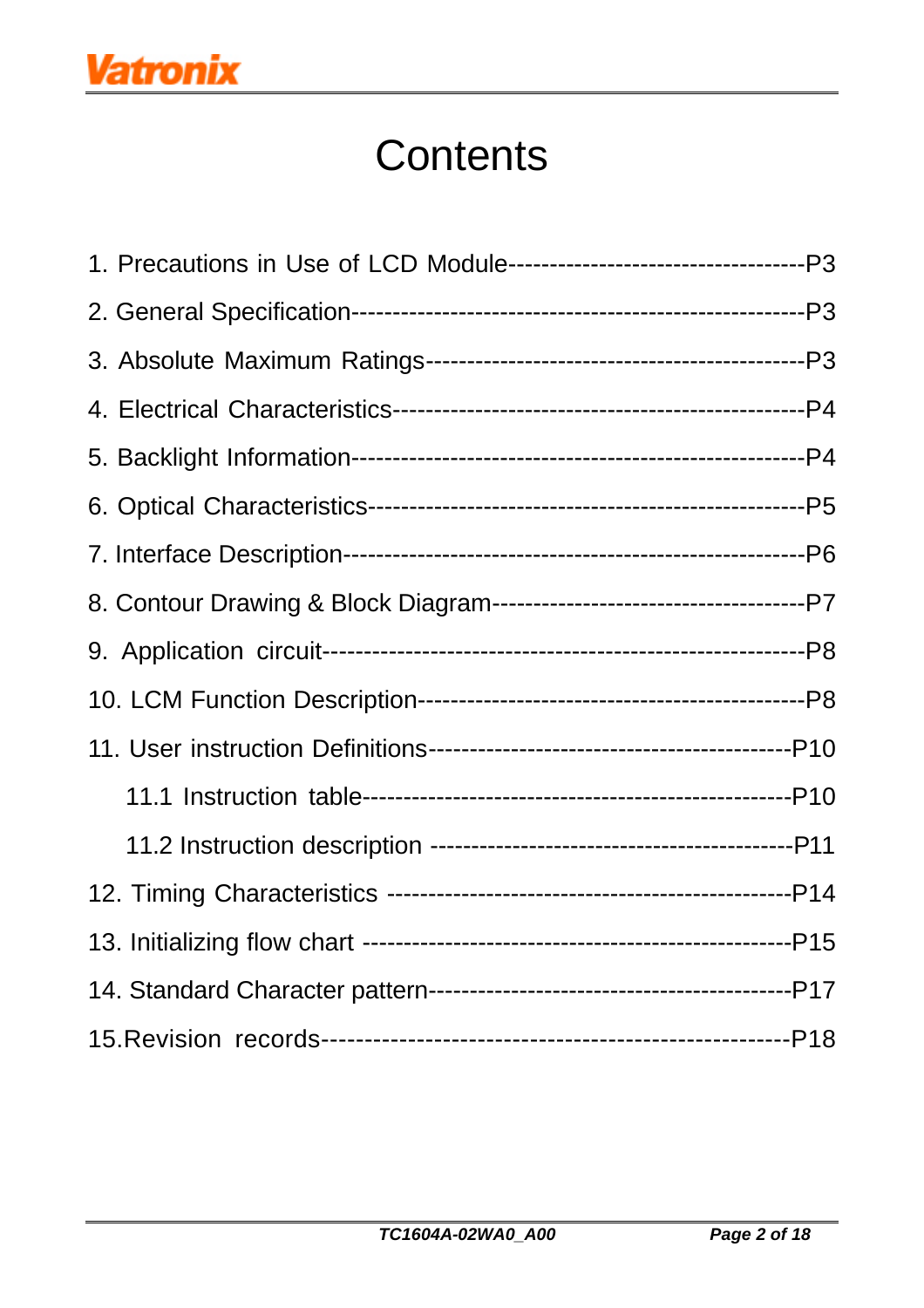# **Vatronix**

# **1. Precautions in Use of LCD Module**

- (1) Avoid applying excessive shocks to the module or making any alterations or modifications to it.
- (2) Don't make extra holes on the printed circuit board, modify its shape or change the components of LCD Module.
- (3) Don't disassemble the LCM.
- (4) Don't operate it above the absolute maximum rating.
- (5) Don't drop, bend or twist LCM.
- (6) Soldering: only to the I/O terminals. Storage: please storage in anti-static electricity container and clean environment.

## **2. General Specification**

| <b>ITEM</b>                                  | <b>STANDARD VALUE</b>             | <b>UNIT</b> |  |  |  |  |  |  |  |
|----------------------------------------------|-----------------------------------|-------------|--|--|--|--|--|--|--|
| Number of dots                               | 16X4 CHARS                        | <b>Dots</b> |  |  |  |  |  |  |  |
| Outline dimension                            | 87.0(W)X60.0(H)X13.0MAX.(T)       | mm          |  |  |  |  |  |  |  |
| View area                                    | 62.0(W)X26.0(H)                   | mm          |  |  |  |  |  |  |  |
| Active area                                  | 56.21(W)X20.8(H)                  | mm          |  |  |  |  |  |  |  |
| Dot size                                     | 0.55(W)X0.55(H)                   | mm          |  |  |  |  |  |  |  |
| Dot pitch                                    | 0.60(W)X0.60(H)                   | mm          |  |  |  |  |  |  |  |
| LCD type                                     | STN, Blue, Negative, Transmissive |             |  |  |  |  |  |  |  |
| View direction                               | 6 o'clock                         |             |  |  |  |  |  |  |  |
| <b>Backlight</b>                             | LED, White                        |             |  |  |  |  |  |  |  |
| Controller<br>SPLC780-01, Parallel interface |                                   |             |  |  |  |  |  |  |  |

## **3. Absolute Maximum Ratings**

| <b>ITEM</b>                     | <b>SYMBOL</b>              | MIN.  | TYP. | MAX.     | UNIT |
|---------------------------------|----------------------------|-------|------|----------|------|
| <b>Operating Temperature</b>    | $\mathsf{T}_{\mathsf{OP}}$ | $-20$ |      | $+70$    |      |
| <b>Storage Temperature</b>      | $T_{\textrm{ST}}$          | $-30$ |      | $+80$    |      |
| Input Voltage                   | Vı                         | 0     |      | $V_{DD}$ |      |
| <b>Supply Voltage For Logic</b> | V <sub>DD</sub>            |       |      | 5.5      |      |
| <b>Supply Voltage For LCD</b>   | $V_{DD}$ - $V_{EE}$        |       |      | 5        |      |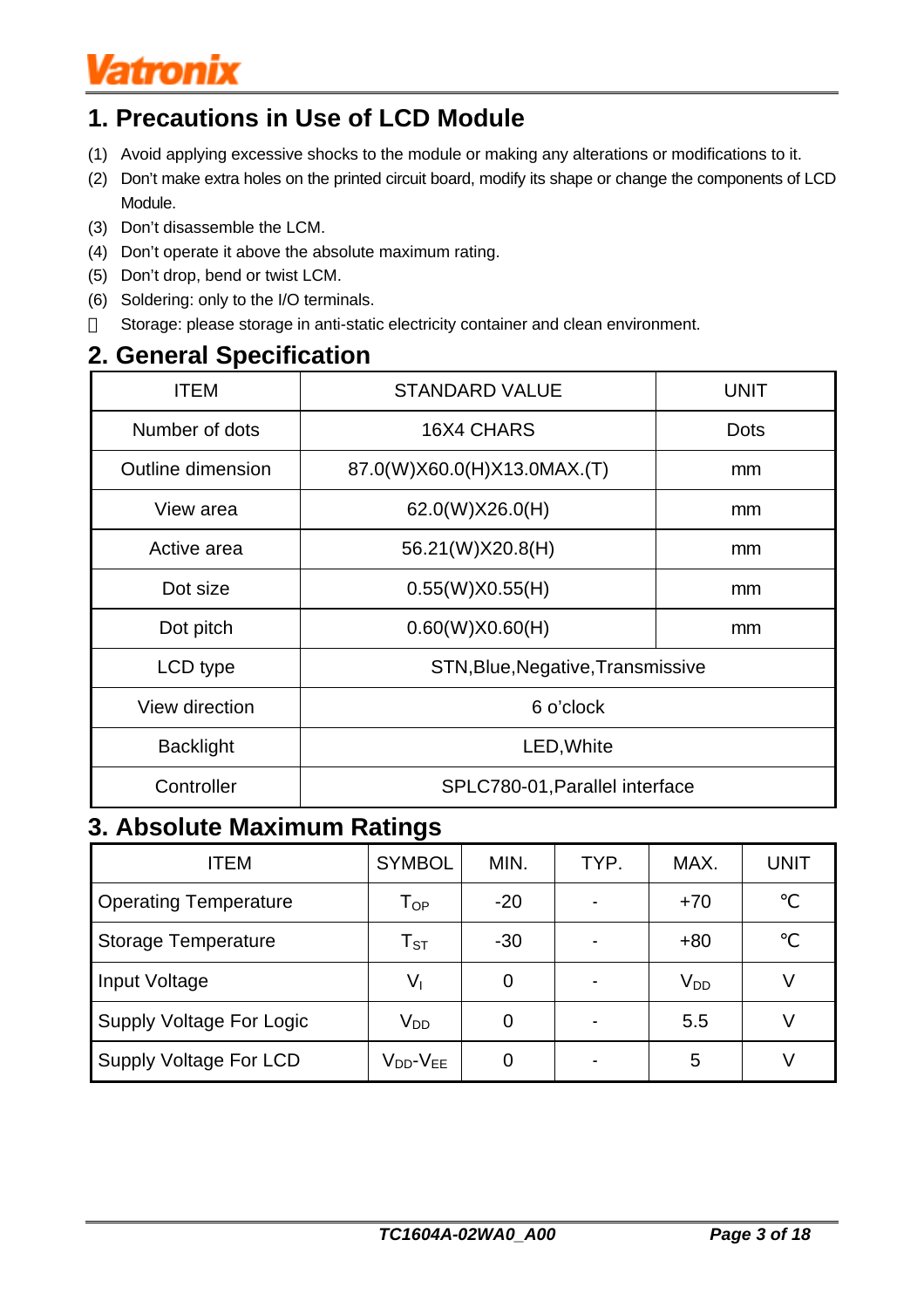# **Vatronix**

# **4. Electrical Characteristics**

| <b>ITEM</b>                | <b>SYMBOL</b>          | <b>CONDITION</b>                 | MIN.           | TYP. | MAX.            | <b>UNIT</b> |
|----------------------------|------------------------|----------------------------------|----------------|------|-----------------|-------------|
| Logic Voltage              | $V_{DD}$ - $V_{SS}$    |                                  | 4.5            | 5.0  | 5.5             | V           |
| <b>Supply Volt.For LCD</b> | $V_{DD}$ - $V_{O}$     | $Ta=25$                          |                | 4.6  |                 | V           |
| Input High Volt.           | $V_{\text{IH}}$        |                                  | 2.0            |      | $V_{DD}$        | V           |
| Input Low Volt.            | $V_{IL}$               |                                  | $-0.3$         |      | 0.8             | V           |
| Output High Volt.          | V <sub>OH</sub>        | $I_{\text{OH}} = -0.2 \text{mA}$ | 2.4            |      | V <sub>DD</sub> | V           |
| Output Low Volt.           | $V_{OL}$               | $I_{ol}$ =1.6mA                  | $\overline{0}$ |      | 0.4             | V           |
| <b>Supply Current</b>      | <b>I</b> <sub>DD</sub> |                                  |                |      | 1.0             | mA          |

# **5. Backlight Information**

Absolute Maximum ratings (Ta=25 )

| <b>Item</b>                        | Symbol                       | Conditions                 | Rating      | Unit |
|------------------------------------|------------------------------|----------------------------|-------------|------|
| Reverse voltage                    | Vr                           |                            | 5.0         | V    |
| <b>Reverse Current</b>             | 1r                           | $Vr = 5.0V$                | 80          | uA   |
| Absolute maximum forward Current   | lfm                          |                            | 60          | mA   |
| Peak forward current               | lfp                          | I msec plus 10% Duty Cycle | 240         | mA   |
| Power dissipation                  | $P_d$                        |                            | 340         | mW   |
| <b>Operating Temperature Range</b> | $\mathsf{T}_{\mathsf{oper}}$ |                            | $-30 - +70$ |      |
| Storage Temperature Range          | Tst                          |                            | $-40 - +80$ |      |

Electrical/Optical Characteristics  $(Ta=25\degree C, If=60\degree C)$ 

| Color | Wavelength<br>p(nm) | Spectral line half<br>width<br>(nm) | Operating<br>Voltage(v)<br>$(\pm 0.15V)$ | Forward<br>Current (mA) |
|-------|---------------------|-------------------------------------|------------------------------------------|-------------------------|
| White | ---                 | ---                                 | 3.0                                      | 45                      |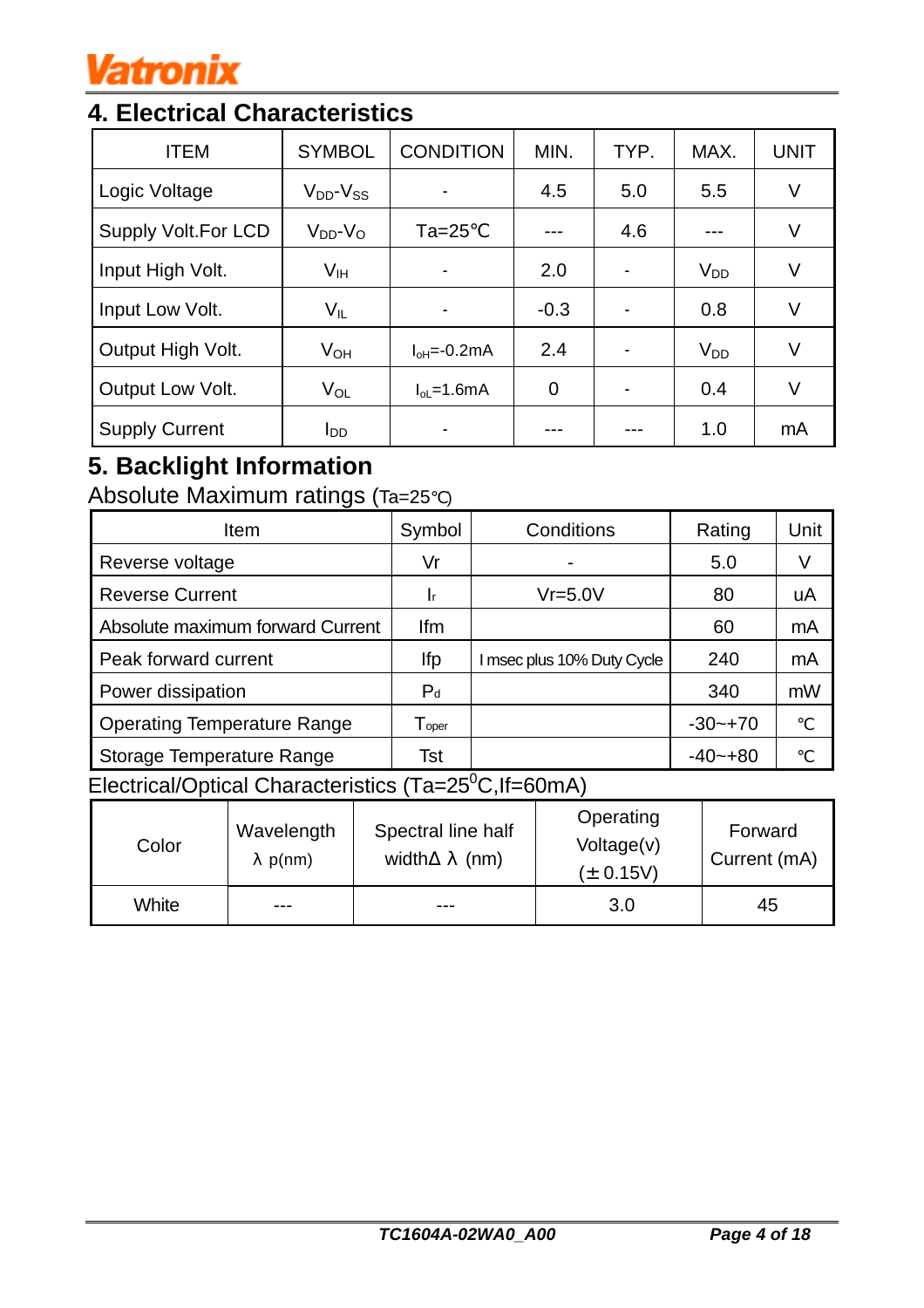

# **6. Optical Characteristics**

| <b>ITEM</b>           |           | <b>SYMBOL CONDITION</b> | <b>MIN</b> | <b>TYP</b> | <b>MAX</b> | <b>UNIT</b> |
|-----------------------|-----------|-------------------------|------------|------------|------------|-------------|
| <b>View Angle</b>     | (V)       | CR <sub>2</sub>         | 10         |            | 120        | deg.        |
|                       | (H)       | CR <sub>2</sub>         | $-45$      |            | 45         | deg.        |
| <b>Contrast Ratio</b> | <b>CR</b> |                         |            | 5          |            |             |
| Response              | T rise    |                         |            | 200        | 300        | ms          |
| Time                  | T fall    |                         |            | 150        | 200        | ms          |

## **New Angles**

#### Contrast Ratio



### **Response time**

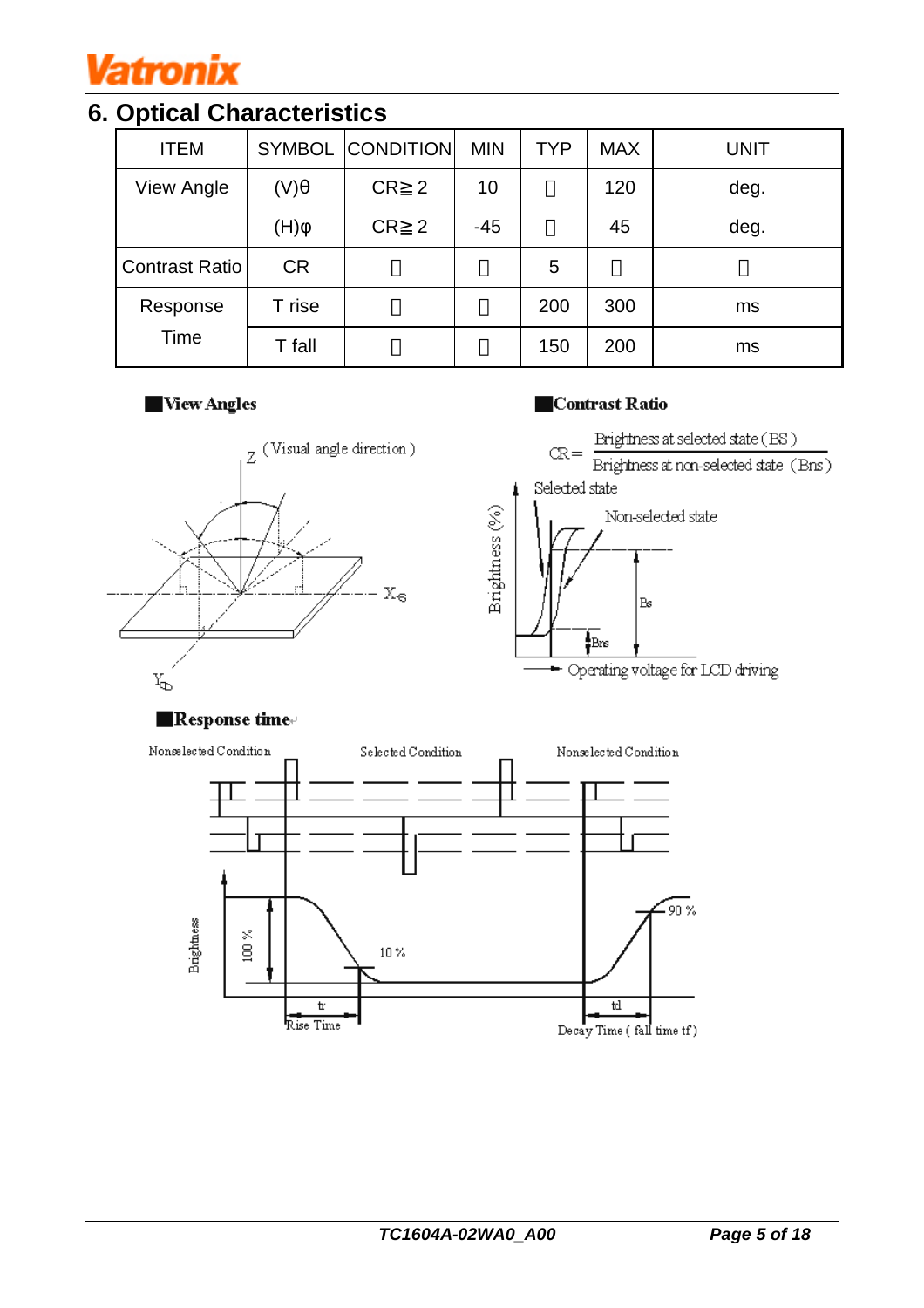

# **7.Interface Description**

| Pin No.        | Symbol      | Level      | Description                          |
|----------------|-------------|------------|--------------------------------------|
| 1              | $V_{SS}$    | 0V         | Ground                               |
| $\overline{2}$ | $V_{DD}$    | 5.0V       | Power supply for Logic               |
| 3              | $V_{\rm O}$ | (Variable) | Driving voltage for LCD              |
| 4              | <b>RS</b>   | H/L        | L:Instruction<br>H:Data              |
| 5              | <b>RW</b>   | H/L        | H:Read<br>L:Write                    |
| 6              | Е           | H/L        | Enable signal                        |
| $7 - 14$       | DB0~DB7     | H/L        | Data bus. DB7 is used for Busy Flag. |
| 15             | $A(LED+)$   | $+5.0V$    | Anode of LED Backlight               |
| 16             | $K(LED-)$   | 0V         | Cathode of LED Backlight             |
|                |             |            |                                      |
|                |             |            |                                      |
|                |             |            |                                      |
|                |             |            |                                      |
|                |             |            |                                      |
|                |             |            |                                      |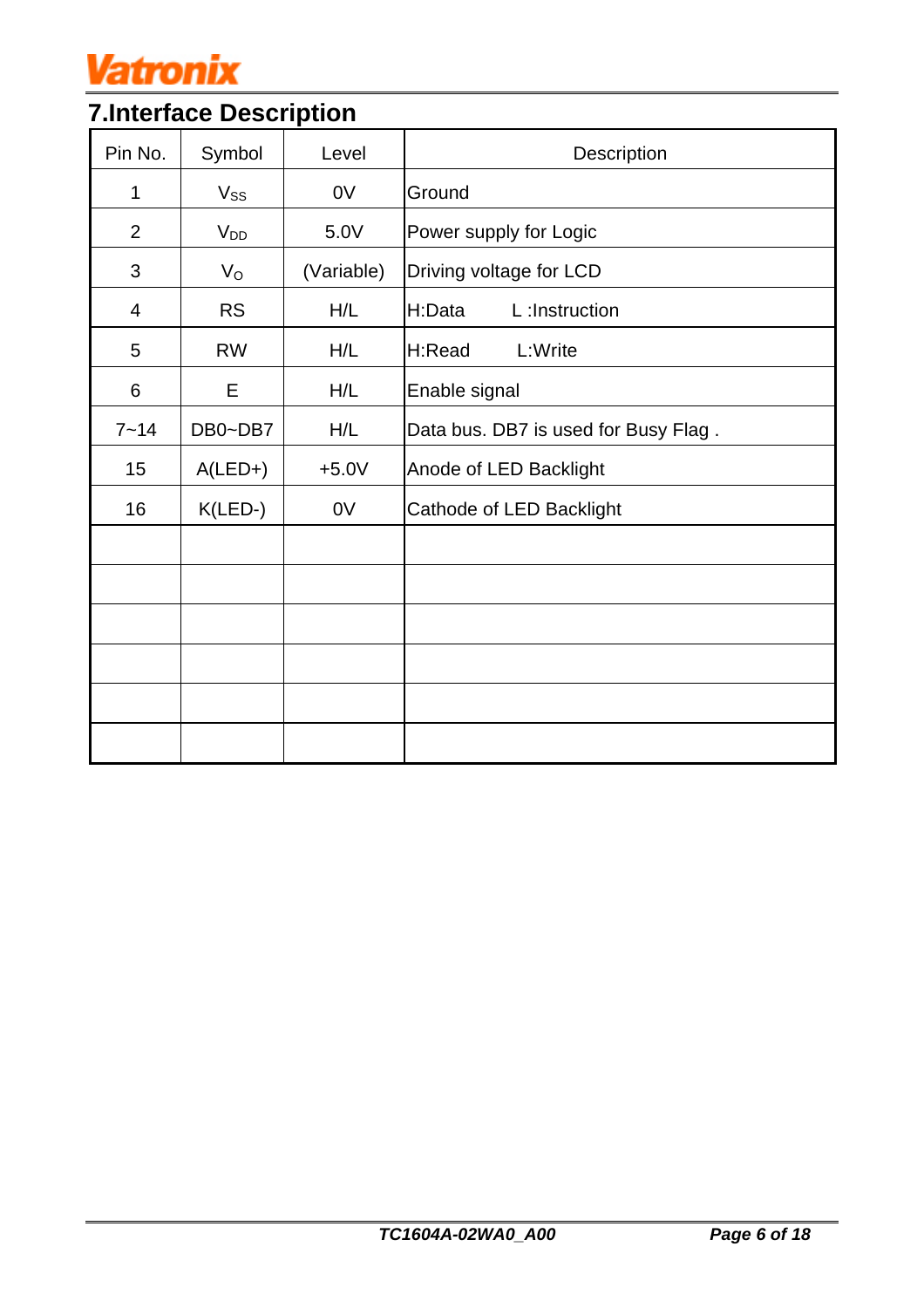

## **8. Contour Drawing & Block Diagram**

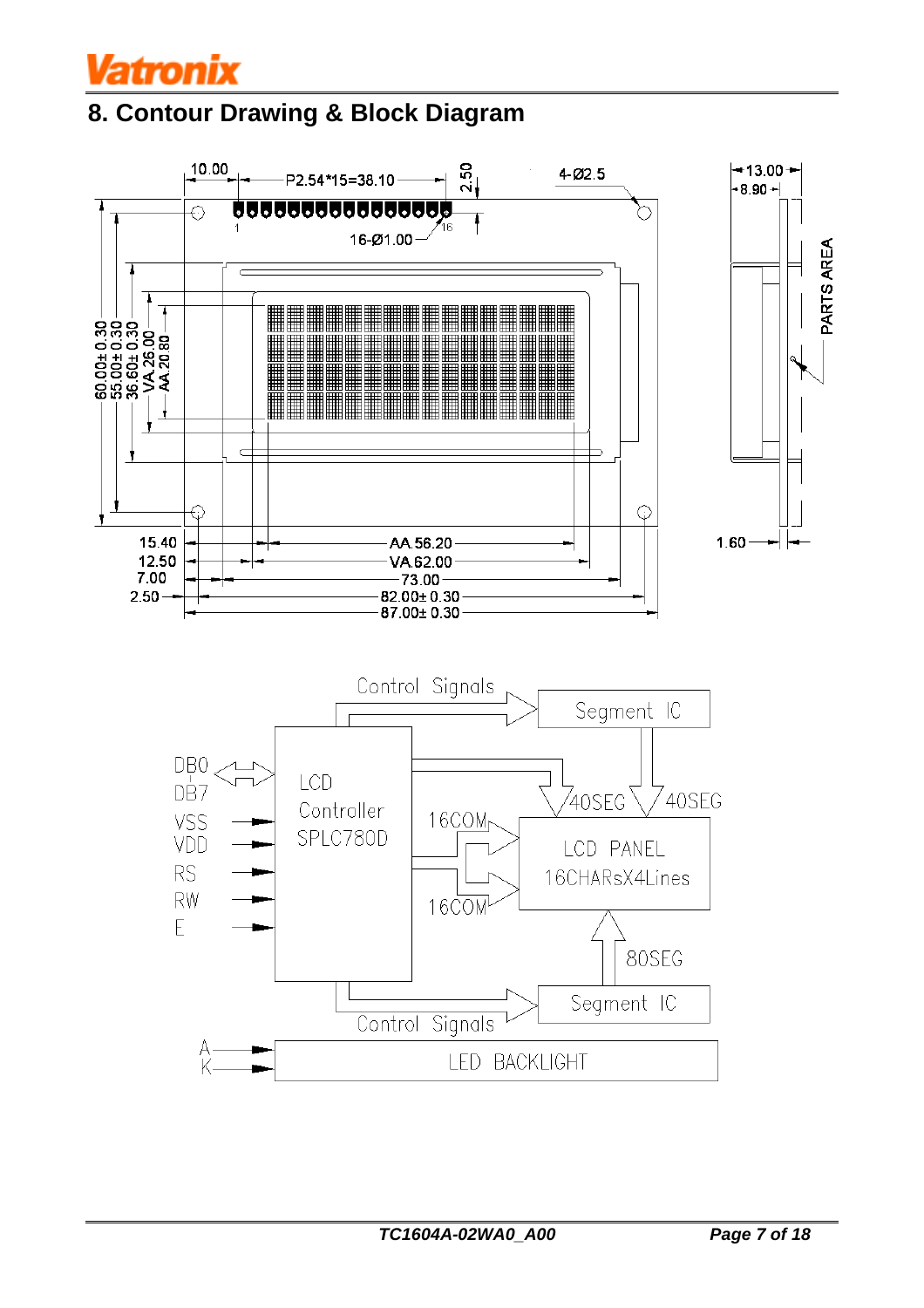# atronix

## **9. Application circuit**



## **10. LCM Function Description**

The LCD display Module is built in a LSI controller, the controller has two 8-bit registers, an instruction register (IR) and a data register (DR).

The IR stores instruction codes, such as display clear and cursor shift, and address information for display data RAM (DDRAM) and character generator (CGRAM). The IR can only be written from the MPU. The DR temporarily stores data to be written or read from DDRAM or CGRAM. When address information is written into the IR, then data is stored into the DR from DDRAM or CGRAM. By the register selector (RS) signal, these two registers can be selected.

| <b>RS</b>   | R/W | <b>Operation</b>                                        |
|-------------|-----|---------------------------------------------------------|
| 0           |     | IR write as an internal operation (display clear, etc.) |
| $\mathbf 0$ |     | Read busy flag (DB7) and address counter (DB0 to DB7)   |
|             |     | Write data to DDRAM or CGRAM (DR to DDRAM or CGRAM)     |
|             |     | Read data from DDRAM or CGRAM (DDRAM or CGRAM to DR)    |

**Various Kinds of Operations according to RS and R/W Bits**

## **Busy Flag (BF)**

When the **BF= "High"**, it indicates that the LCM internal operation is being processed. So during this time the next instruction cannot be accepted. BF can be read, when RS = Low and R/W = High (Read Instruction Operation), through DB7 port. Before executing the next instruction, be sure that BF is **not High**.

## **Address Counter (AC)**

Address Counter(AC) stores DDRAM/CGRAM address. After writing into (reading from) DDRAM/CGRAM, AC is automatically increased (decreased) by 1. When RS = "Low" and R/W = "High", AC can be read through DB0 - DB6 ports.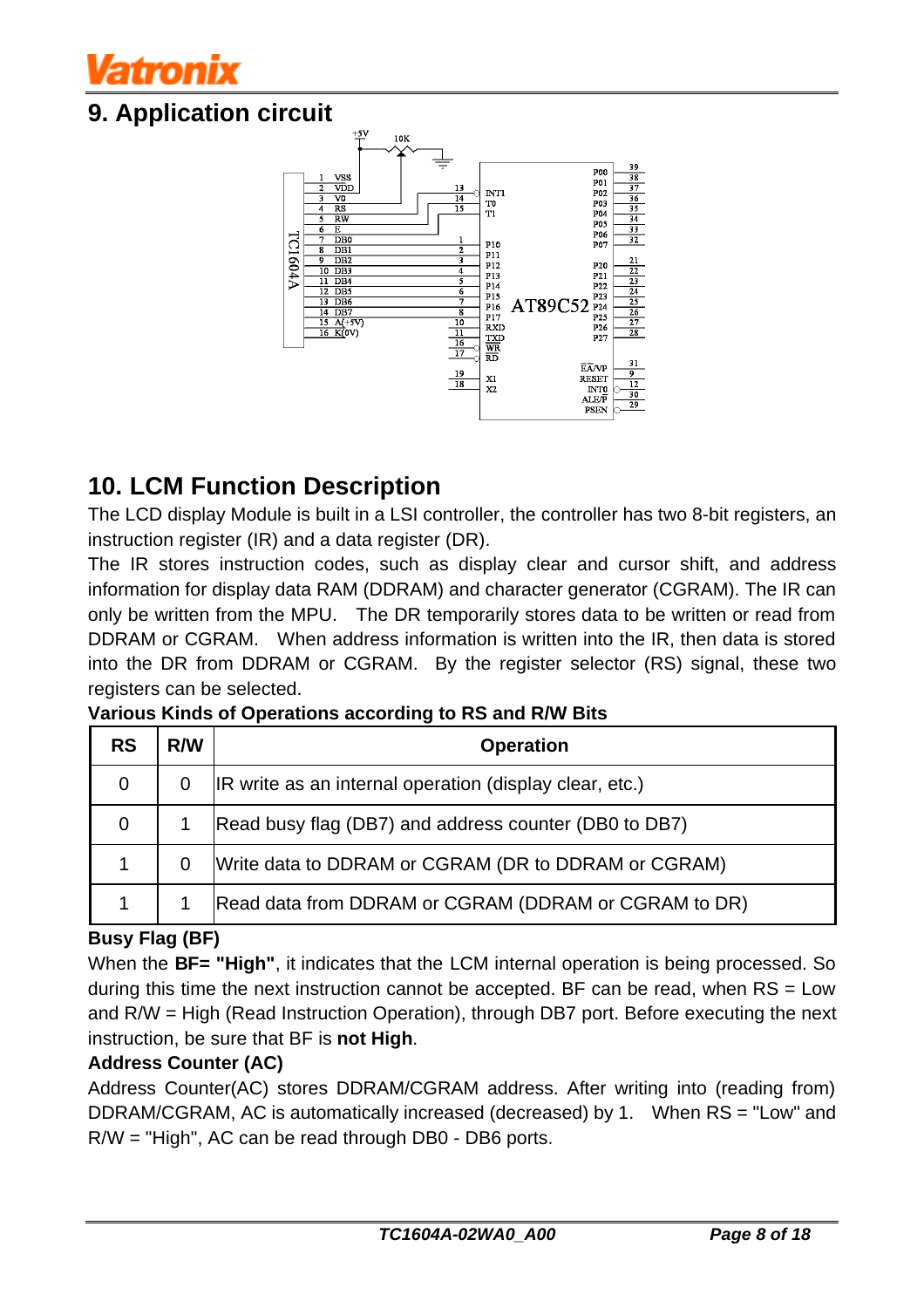# Vatronix

## **Display Data RAM (DDRAM)**

This DDRAM is used to store the display data represented in 8-bit character codes. Below figure is the relationships between DDRAM addresses and positions on the liquid crystal display.



### LCM DDRAM Address(In HEX)

|            | 16 Chars X 4 Lines Display |    |    |          |                |                |    |                |    |                |           |    |          |               |    |    |
|------------|----------------------------|----|----|----------|----------------|----------------|----|----------------|----|----------------|-----------|----|----------|---------------|----|----|
| No.        |                            | 2  | З  | 4        | 5              | 6              | 7  | 8              | 9  | 10             | 11        | 12 | 13       | 14            | 15 | 16 |
| $1st$ Line | $\infty$                   | Ο1 | O2 | $\alpha$ | O <sub>4</sub> | O <sub>5</sub> | 06 | O <sub>7</sub> | 08 | 09             | <b>OA</b> | Œ  | $\alpha$ | <sub>OD</sub> | Œ  | Œ  |
| $2nd$ Line | 40                         | 41 | 42 | 43       | 44             | 45             | 46 | 47             | 48 | 49             | 4А        | 4B | 4C       | 4D            | 4E | 4F |
| $3rd$ Line | 14                         | 15 | 16 | 17       | 18             | 19             | 1A | 1B             | 1C | 1 <sub>D</sub> | 1E        | 1F | 20       | 21            | 22 | 23 |
| $4th$ Line | 54                         | 55 | 56 | 57       | 58             | 59             | 5A | 5B             | 5C | 5 <sub>D</sub> | 5E        | 5F | 60       | 61            | 62 | 63 |

### **Character Generator ROM (CGROM)**

The CGROM generate 5×8 dot or 5×10 dot character patterns from 8-bit character codes. See "Standard Character pattern".

### **Character Generator RAM (CGRAM)**

In CGRAM, the user can rewrite character by program. Relationship between Character Code (DDRAM) and Character Pattern (CGRAM) shown below.

|             |             |                |   |   |   |                | Char Code(DDRAM data) CGRAM address |          |   |   |             |          |             |         |              |   |   |                | <b>CGRAM</b> data |                   |                                                                   | <b>Pattern</b> |
|-------------|-------------|----------------|---|---|---|----------------|-------------------------------------|----------|---|---|-------------|----------|-------------|---------|--------------|---|---|----------------|-------------------|-------------------|-------------------------------------------------------------------|----------------|
|             |             |                |   |   |   |                |                                     |          |   |   |             |          |             |         |              |   |   |                |                   |                   | D7 D6 D5 D4 D3 D2 D1 D0 A5 A4 A3 A2 A1 A0 P7 P6 P5 P4 P3 P2 P1 P0 | number         |
| $\mathbf 0$ | 0           | 0              | 0 | х | 0 | $\overline{0}$ | $\Omega$                            | $\Omega$ | 0 | 0 | $\Omega$    | 0        | $\Omega$    | X.      | X            |   |   |                |                   |                   | 0                                                                 |                |
|             |             |                |   |   |   |                |                                     |          |   |   | $\Omega$    | 0        |             |         |              |   |   | 0              | 0                 | 0                 |                                                                   |                |
|             |             |                |   |   |   |                |                                     |          |   |   | O           |          | 0           |         |              |   |   | 0              | 0                 | $\Omega$          |                                                                   |                |
|             |             |                |   |   |   |                |                                     |          |   |   | 0           |          |             |         |              |   |   |                |                   |                   |                                                                   | Pattern 1      |
|             |             |                |   |   |   |                |                                     |          |   |   |             | 0        | 0           |         |              |   |   | $\overline{0}$ | $\mathbf 0$       | $\Omega$          |                                                                   |                |
|             |             |                |   |   |   |                |                                     |          |   |   |             | $\Omega$ |             |         |              |   |   | 0              | 0                 | $\Omega$          |                                                                   |                |
|             |             |                |   |   |   |                |                                     |          |   |   |             |          | 0           |         |              |   |   | 0              | 0                 | 0                 |                                                                   |                |
|             |             |                |   |   |   |                |                                     |          |   |   |             |          |             |         |              |   | 0 | 0              | 0                 | 0                 | $\overline{0}$                                                    |                |
|             |             |                |   |   |   |                |                                     |          |   |   |             |          |             |         |              |   |   |                |                   |                   |                                                                   |                |
|             |             |                |   |   |   |                |                                     |          |   |   |             |          |             |         |              |   |   |                |                   |                   |                                                                   |                |
|             |             |                |   |   |   |                |                                     |          |   |   |             |          |             |         |              |   |   |                |                   |                   |                                                                   |                |
| 0           | $\mathbf 0$ | $\overline{0}$ | 0 | X |   | 1              |                                     | 1        |   |   | $\mathbf 0$ | $\Omega$ | $\mathbf 0$ | $\sf X$ | $\mathsf{X}$ | X |   | $\Omega$       | 0                 | 0                 | 1                                                                 |                |
|             |             |                |   |   |   |                |                                     |          |   |   | 0           | 0        |             |         |              |   |   | 0              | 0                 | 0                 |                                                                   |                |
|             |             |                |   |   |   |                |                                     |          |   |   | $\Omega$    |          | 0           |         |              |   |   | 0              | 0                 | $\Omega$          |                                                                   |                |
|             |             |                |   |   |   |                |                                     |          |   |   | 0           |          |             |         |              |   |   |                | 1                 |                   |                                                                   | Pattern 8      |
|             |             |                |   |   |   |                |                                     |          |   |   |             | 0        | 0           |         |              |   |   | $\overline{0}$ | $\overline{0}$    | 0                 |                                                                   |                |
|             |             |                |   |   |   |                |                                     |          |   |   |             | 0        |             |         |              |   |   | 0              | 0                 | 0                 |                                                                   |                |
|             |             |                |   |   |   |                |                                     |          |   |   |             |          | 0           |         |              |   |   | O              | $\mathbf{0}$      | $\mathbf{\Omega}$ |                                                                   |                |
|             |             |                |   |   |   |                |                                     |          |   |   |             |          |             |         |              |   | 0 | O              | O)                | $\mathbf{\Omega}$ | 0                                                                 |                |

"**X": don't care**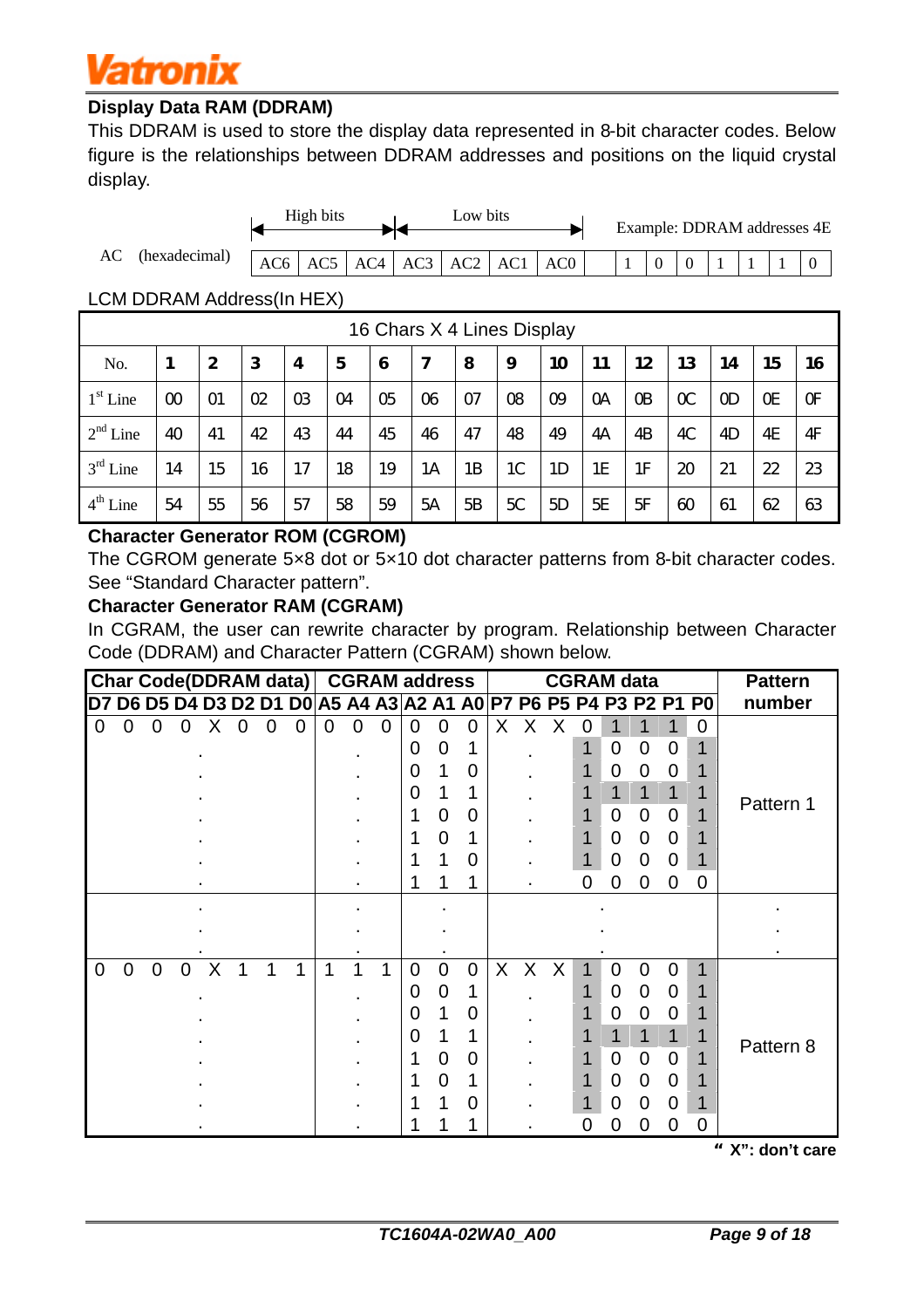

## **11. User instruction Definitions 11.1** Instruction table

|                                                |                |                |              |                                     |                | <b>Instruction Code</b>     |                |                |                |                |                                                                                                                                                 | Execution                   |
|------------------------------------------------|----------------|----------------|--------------|-------------------------------------|----------------|-----------------------------|----------------|----------------|----------------|----------------|-------------------------------------------------------------------------------------------------------------------------------------------------|-----------------------------|
| Instruction                                    | <b>RS</b>      |                |              | R/W DB7 DB6 DB5 DB4 DB3 DB2 DB1 DB0 |                |                             |                |                |                |                | Description                                                                                                                                     | time                        |
| Clear                                          |                |                |              |                                     |                |                             |                |                |                |                | Write "20H" to DDRAM                                                                                                                            | $f_{\text{OSC}} = 270$ KHz) |
| Display                                        | 0              | 0              | 0            | $\mathbf 0$                         | 0              | $\Omega$                    | 0              | 0              | 0              | 1              | and set DDRAM address<br>to "00H" from AC.                                                                                                      | 1.52ms                      |
| Return<br>Home                                 | 0              | 0              | 0            | $\Omega$                            | $\Omega$       | $\Omega$                    | 0              | 0              | 1              | X              | Set DDRAM address to<br>"00H" from AC and return<br>cursor to its original<br>position if shifted. The<br>contents of DDRAM are<br>not changed. | 1.52ms                      |
| <b>Entry Mode</b><br>Set                       | $\overline{0}$ | 0              | 0            | $\mathbf 0$                         | 0              | $\Omega$                    | 0              | 1              | I/D            | <b>SH</b>      | Assign cursor moving<br>direction and make shift of<br>entire display enable.                                                                   | $37\mu s$                   |
| <b>Display</b><br>ON/OFF<br>control            | 0              | $\Omega$       | $\Omega$     | 0                                   | $\Omega$       | $\Omega$                    | $\mathbf{1}$   | D              | $\mathsf{C}$   | B              | Set display(D), cursor(C),<br>and blinking of cursor(B)<br>on/off control bit.                                                                  | $37\mu s$                   |
| Cursor or<br><b>Display Shift</b>              | 0              | 0              | 0            | 0                                   | $\Omega$       | 1                           | S/C            | R/L            | X              | $\sf X$        | Set cursor moving and<br>display shift control bit,<br>and the direction, without<br>changing DDRAM data.                                       | $37\mu s$                   |
| <b>Function Set</b>                            | 0              | 0              | 0            | $\overline{0}$                      | 1              | <b>DL</b>                   | N              | F              | X              | $\times$       | Set interface data<br>length(DL:4-bit/8-bit),<br>numbers of display line(N:<br>1-line/2-line), display font<br>type(F: 5X8 dots/ 5X11<br>dots)  | $37\mu s$                   |
| Set CGRAM<br><b>Address</b>                    | $\Omega$       | 0              | $\Omega$     | 1                                   |                | AC5 AC4 AC3 AC2 AC1 AC0     |                |                |                |                | Set CGRAM address in<br>address counter.                                                                                                        | $37\mu s$                   |
| <b>Set DDRAM</b><br><b>Address</b>             | $\overline{0}$ | $\overline{0}$ | $\mathbf{1}$ |                                     |                | AC6 AC5 AC4 AC3 AC2 AC1 AC0 |                |                |                |                | Set DDRAM address in<br>address counter.                                                                                                        | $37\mu s$                   |
| <b>Read Busy</b><br>Flag and<br><b>Address</b> | 0              | 1              | <b>BF</b>    | AC6 AC5 AC4 AC3 AC2 AC1 AC0         |                |                             |                |                |                |                | Whether during internal<br>operation or can not be<br>known by reading BF. The<br>contents of address<br>counter can also be read.              | $0\mu s$                    |
| Write Data to<br><b>RAM</b>                    | 1              | 0              | D7           | D <sub>6</sub>                      | D <sub>5</sub> | D <sub>4</sub>              | D <sub>3</sub> | D <sub>2</sub> | D <sub>1</sub> | D <sub>0</sub> | Write data into internal<br>RAM DDRAM/CGRAM).                                                                                                   | $43\mu s$                   |
| <b>Read Data</b><br>from RAM                   | 1              | 1              | D7           | D <sub>6</sub>                      | D5             | D <sub>4</sub>              | D <sub>3</sub> | D <sub>2</sub> | D <sub>1</sub> | D <sub>0</sub> | Read data from internal<br>RAM (DDRAM/CGRAM).                                                                                                   | $43\mu s$                   |

 **Remark:**'**X**'**don't care**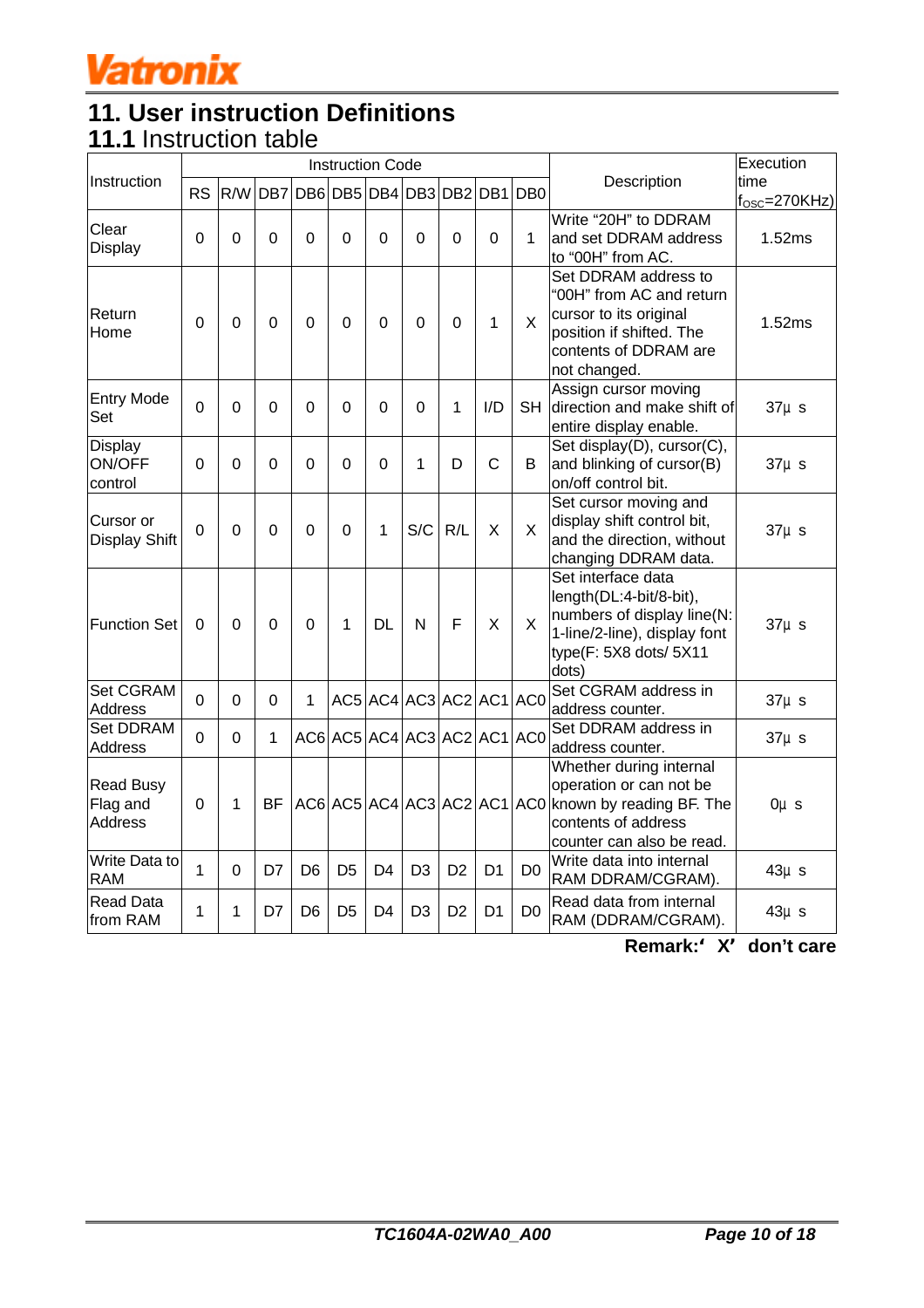

## **11.2** Instruction Description

## **1)Clear Display**

| RS. | <b>RW</b> |  | DB7 DB6 DB5 DB4 DB3 DB2 DB1 |  | DB0 |
|-----|-----------|--|-----------------------------|--|-----|
|     |           |  |                             |  |     |

Clear all the display data by writing "20H" (space code) to all DDRAM address, and set DDRAM address to "00H" into AC (address counter). Return cursor to the original status. Namely, bring the cursor to the left edge on first line of the display. Make entry mode increment  $(I/D = "1")$ .

### **2) Return Home**

| <b>RS</b> |  |  | RW DB7 DB6 DB5 DB4 DB3 DB2 DB1 DB0  |  |  |
|-----------|--|--|-------------------------------------|--|--|
|           |  |  | 0   0   0   0   0   0   0   0   1 . |  |  |

Return Home is cursor return home instruction. Set DDRAM address to "00H" into the address counter. Return cursor to its original site and return display to its original status, if shifted. Contents of DDRAM do not change.

#### **3) Entry Mode Set**

|  |  | RS RW DB7 DB6 DB5 DB4 DB3 DB2 DB1 DB0 |  |  |
|--|--|---------------------------------------|--|--|
|  |  |                                       |  |  |

Set the moving direction of cursor and display.

I/D: Increment / decrement of DDRAM address (cursor or blink)

When I/D = "High", cursor/blink moves to right and DDRAM address is increased by 1.

When  $I/D = "Low", cursor/blink moves to left and DDRAM address is decreased by 1.$ 

\* CGRAM operates the same as DDRAM, when read from or write to CGRAM.

## SH: Shift of entire display

When DDRAM read (CGRAM read / write) operation or SH = "Low", shift of entire display is not performed. If  $SH = "High"$  and DDRAM write operation, shift of entire display is performed according to I/D value:

 $I/D = "1"$  : shift left.

 $I/D = "0"$ : shift right.

### **4) Display ON/OFF Control**

|                                       |  |  | RS RW DB7 DB6 DB5 DB4 DB3 DB2 DB1 DB0 |  |  |
|---------------------------------------|--|--|---------------------------------------|--|--|
| 0   0   0   0   0   0   1   D   C   B |  |  |                                       |  |  |

Control display / cursor / blink ON / OFF 1 bit register.

D: Display ON / OFF control bit

When  $D = "High",$  entire display is turned on.

When  $D = "Low", display is turned off, but display data is remained in DDRAM.$ 

C: Cursor ON / OFF control bit

When  $C = "High", cursor is turned on.$ 

When C = "Low", Cursor is disappeared in current display, but I/D register remains its data.

B: Cursor Blink ON / OFF control bit

When B = "High", cursor blink is on, that performs alternate between all the high data and display character at the cursor position.

When  $B = "Low",$  blink is off.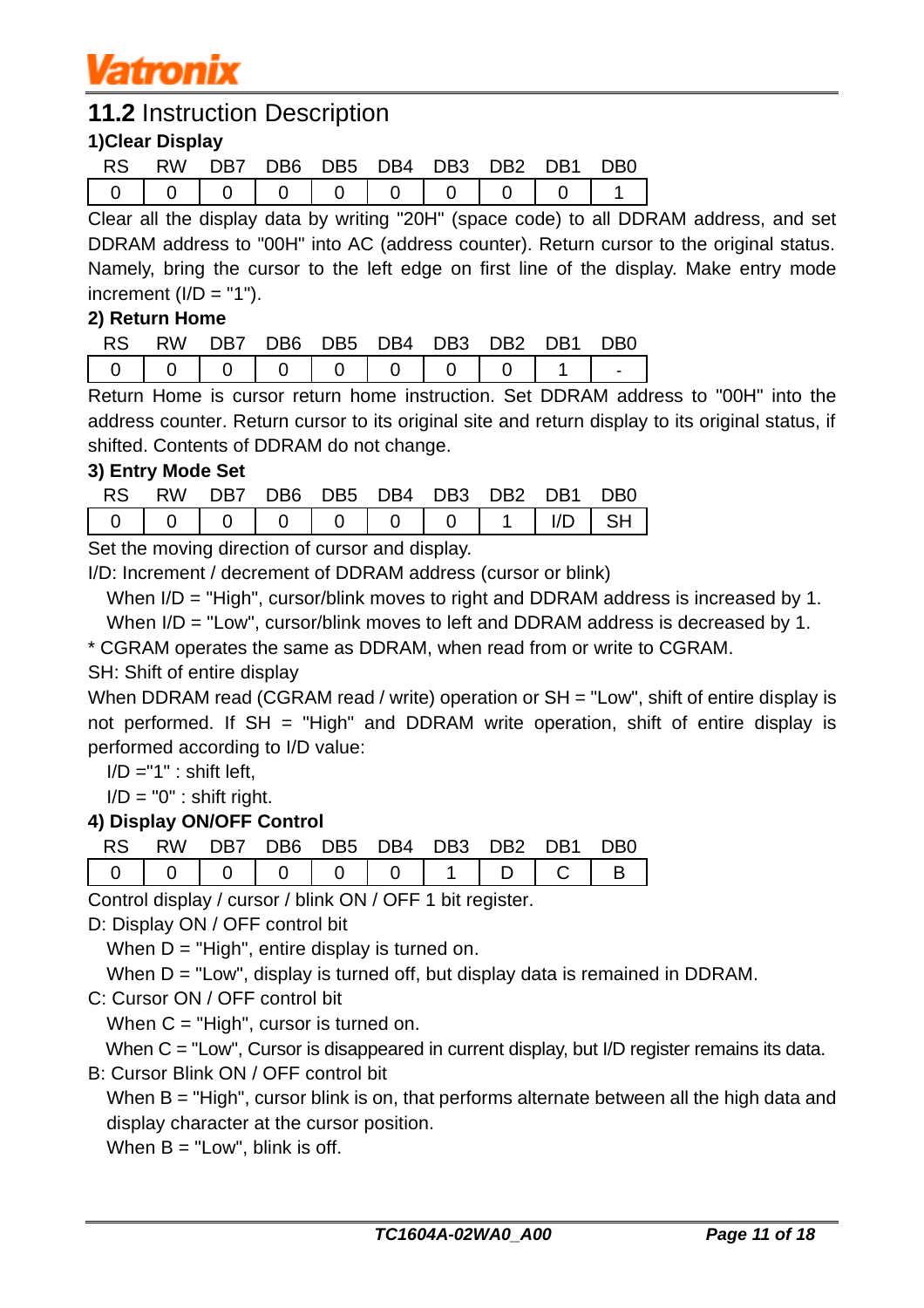# atronix

### **5) Cursor or Display Shift**

|  | RS RW DB7 DB6 DB5 DB4 DB3 DB2 DB1 DB0 |  |  |  |  |
|--|---------------------------------------|--|--|--|--|
|  |                                       |  |  |  |  |

Shifting of right/left cursor position or display Without Writing or reading of display data, shift right/left cursor position or display. This instruction is used to correct or search display data. (refer to Table 4) During 2-line mode display, cursor moves to the 2nd line after 40th digit of 1st line. Note that display shift is performed simultaneously in all the line. When displayed data is shifted repeatedly, each line shifted individually. When display shift is performed, the contents of address counter are not changed.

| S/C | R/L | Operation                                                                  |
|-----|-----|----------------------------------------------------------------------------|
|     |     | Shift the cursor to the left, AC is decreased by 1.                        |
|     |     | Shift the cursor to the right, AC is increased by 1.                       |
|     |     | Shift all the display to the left, cursor moves according to the display.  |
|     |     | Shift all the display to the right, cursor moves according to the display. |

### **6) Function Set**

|                                        | RS RW DB7 DB6 DB5 DB4 DB3 DB2 DB1 DB0 |  |  |  |  |
|----------------------------------------|---------------------------------------|--|--|--|--|
| 0   0   0   0   1   DL   N   F   -   - |                                       |  |  |  |  |

DL: Interface data length control bit

When DL = "High", it means 8-bit bus mode with MPU.

When DL = "Low", it means 4-bit bus mode with MPU.

When 4-bit bus mode, it needs to transfer 4-bit data by two times.

N: Display line number control bit

When  $N = "Low",$  it means 1-line display mode.

When  $N = "High", 2-line display mode is set.$ 

F: Display font type control bit

When  $F = "Low",$  it means  $5 \times 8$  dots format display mode

When  $F = "High", 5 x11 dots format display model.$ 

### **7) Set CGRAM Address**

|  |  | RS RW DB7 DB6 DB5 DB4 DB3 DB2 DB1 DB0 |  |  |
|--|--|---------------------------------------|--|--|
|  |  |                                       |  |  |

Set CGRAM address to AC. This instruction makes CGRAM data available from MPU.

### **8) Set DDRAM Address**

|  |  | RS RW DB7 DB6 DB5 DB4 DB3 DB2 DB1 DB0 |  |                                              |
|--|--|---------------------------------------|--|----------------------------------------------|
|  |  |                                       |  | 0   0   1  AC6  AC5  AC4  AC3  AC2  AC1  AC0 |

Set DDRAM address to AC.

This instruction makes DDRAM data available from MPU. When 1-line display mode ( $N = 0$ ), DDRAM address is from "00H" to "4FH". In 2-line display mode  $(N = 1)$ , DDRAM address is the 1st line is from "00H" to "27H", and DDRAM address in the 2nd line is from "40H" to "67H".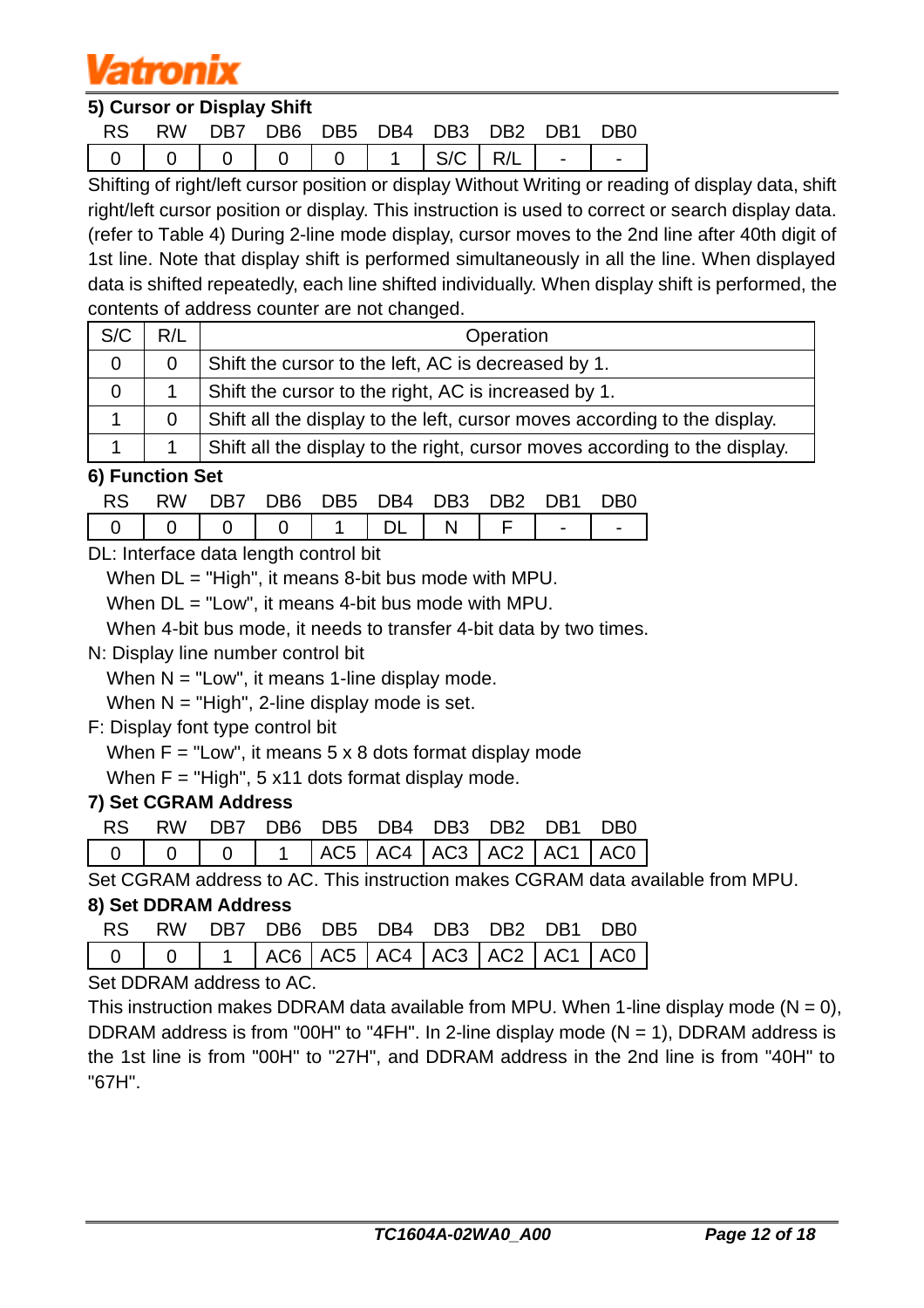# amonix

### **9) Read Busy Flag & Address**

|  |  |  |  | RS RW DB7 DB6 DB5 DB4 DB3 DB2 DB1 DB0 |
|--|--|--|--|---------------------------------------|
|  |  |  |  |                                       |

This instruction shows whether LCM is in internal operation or not. If the resultant BF is High, it means the internal operation is in progress and you have to wait until BF to be Low, and then the next instruction can be performed. In this instruction you can read also the value of address counter.

#### **10) Write data to RAM**

|  | RS RW DB7 DB6 DB5 DB4 DB3 DB2 DB1 DB0 |  |  |  |  |
|--|---------------------------------------|--|--|--|--|
|  |                                       |  |  |  |  |

Write binary 8-bit data to DDRAM/CGRAM.

The selection of RAM from DDRAM, CGRAM, is set by the previous address set instruction: DDRAM address set, CGRAM address set. RAM set instruction can also determine the AC direction to RAM. After write operation, the address is automatically increased/decreased by 1, according to the entry mode.

### **11) Read data from RAM**

|  | RS RW DB7 DB6 DB5 DB4 DB3 DB2 DB1 DB0 |  |  |  |                             |
|--|---------------------------------------|--|--|--|-----------------------------|
|  |                                       |  |  |  | 1 1 07 06 05 04 03 02 01 00 |

Read binary 8-bit data from DDRAM/CGRAM.

The selection of RAM is set by the previous address set instruction. If address set instruction of RAM is not performed before this instruction, the data that read first is invalid, because the direction of AC is not determined. If you read RAM data several times without RAM address set instruction before read operation, you can get correct RAM data from the second, but the first data would be incorrect, because there is no time margin to transfer RAM data.

In case of DDRAM read operation, cursor shift instruction plays the same role as DDRAM address

set instruction : it also transfer RAM data to output data register. After read operation address counter is automatically increased/decreased by 1 according to the entry mode. After CGRAM read operation, display shift may not be executed correctly.

\* In case of RAM write operation, after this AC is increased/decreased by 1 like read operation. In this time, AC indicates the next address position, but you can read only the previous data by read instruction.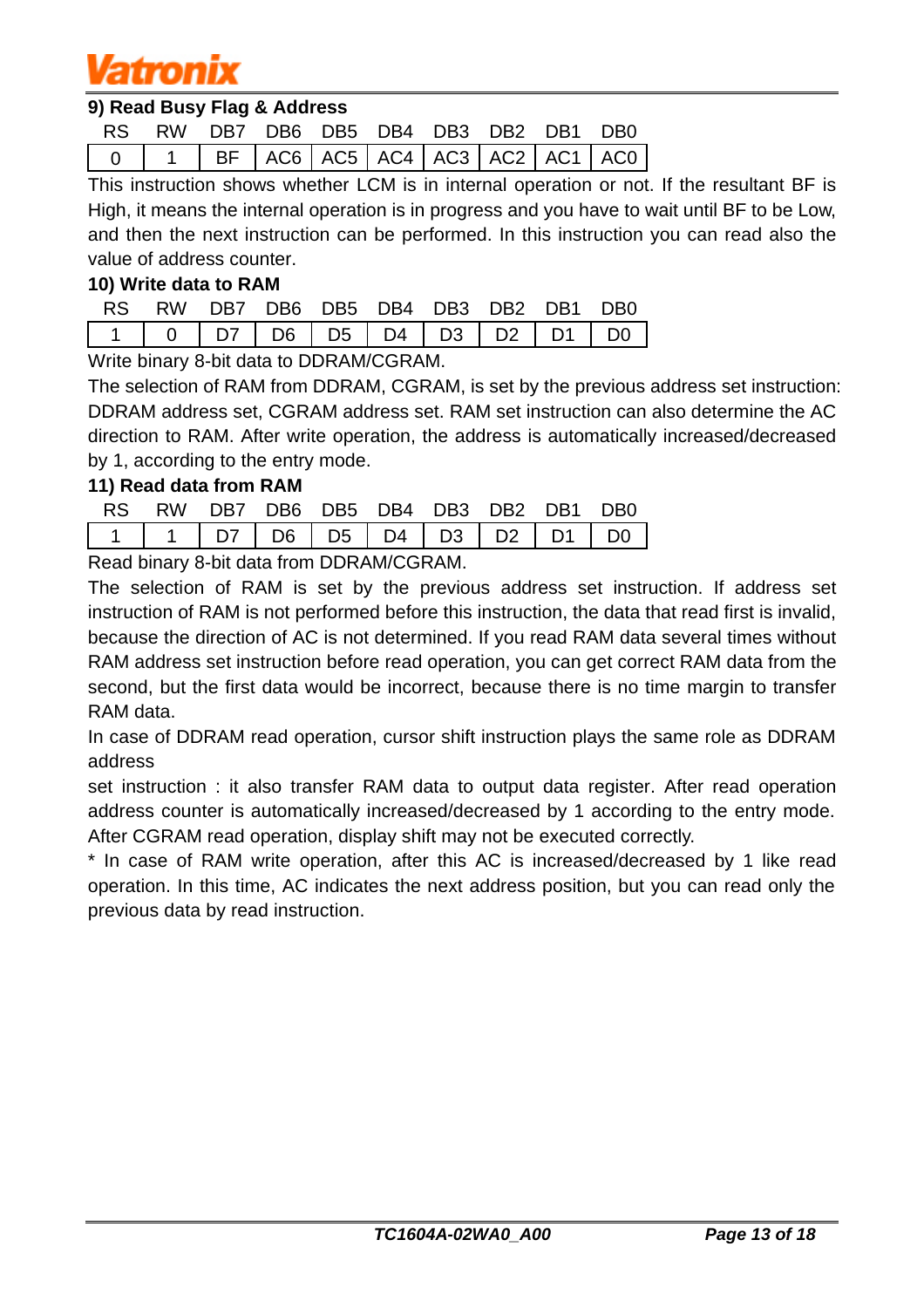

## **12. Timing Characteristics**

Write mode timing diagram (Writing Data from MPU to LCM)



#### Write mode (Writing Data from MPU to LCM)

|                    |                  | Limit |                          |                          |      |                       |  |
|--------------------|------------------|-------|--------------------------|--------------------------|------|-----------------------|--|
| Characteristics    | Symbol           | Min.  | Typ.                     | Max.                     | Unit | <b>Test Condition</b> |  |
| E Cycle Time       | tc               | 500   |                          | ۰                        | ns   | Pin E                 |  |
| E Pulse Width      | t <sub>PW</sub>  | 230   | $\overline{\phantom{a}}$ | $\sim$                   | ns   | Pin E                 |  |
| E Rise/Fall Time   | $t_R$ , $t_F$    | ۰     | $\overline{\phantom{a}}$ | 20                       | ns   | Pin E                 |  |
| Address Setup Time | t <sub>SP1</sub> | 40    |                          | $\overline{\phantom{a}}$ | ns   | Pins: RS, R/W, E      |  |
| Address Hold Time  | t <sub>HD1</sub> | 10    |                          | -                        | ns   | Pins: RS, R/W, E      |  |
| Data Setup Time    | t <sub>SP2</sub> | 80    |                          | $\overline{\phantom{0}}$ | ns   | Pins: DB0 - DB7       |  |
| Data Hold Time     | t <sub>HD2</sub> | 10    |                          | $\overline{\phantom{a}}$ | ns   | Pins: DB0 - DB7       |  |

Read mode timing diagram (Reading Data from LCM to MPU)



#### Read mode (Reading Data from LCM to MPU)

|                        |                  | Limit  |                          |                          |      |                       |  |
|------------------------|------------------|--------|--------------------------|--------------------------|------|-----------------------|--|
| <b>Characteristics</b> | Symbol           | Min.   | Typ.                     | Max.                     | Unit | <b>Test Condition</b> |  |
| E Cycle Time           | ιc               | 500    |                          | $\sim$                   | ns   | Pin E                 |  |
| E Pulse Width          | tw               | 230    |                          | $\overline{\phantom{a}}$ | ns   | Pin E                 |  |
| E Rise/Fall Time       | $t_R$ , $t_F$    | $\sim$ | $\,$                     | 20                       | ns   | Pin E                 |  |
| Address Setup Time     | t <sub>SP1</sub> | 40     | $\overline{\phantom{a}}$ | $\sim$                   | ns   | Pins: RS, R/W, E      |  |
| Address Hold Time      | t <sub>HD1</sub> | 10     |                          | $\overline{\phantom{a}}$ | ns   | Pins: RS, R/W, E      |  |
| Data Output Delay Time | tp               | $\sim$ |                          | 120                      | ns   | Pins: DB0 - DB7       |  |
| Data hold time         | t <sub>HD2</sub> | 5.0    |                          | $\sim$                   | ns   | Pin DB0 - DB7         |  |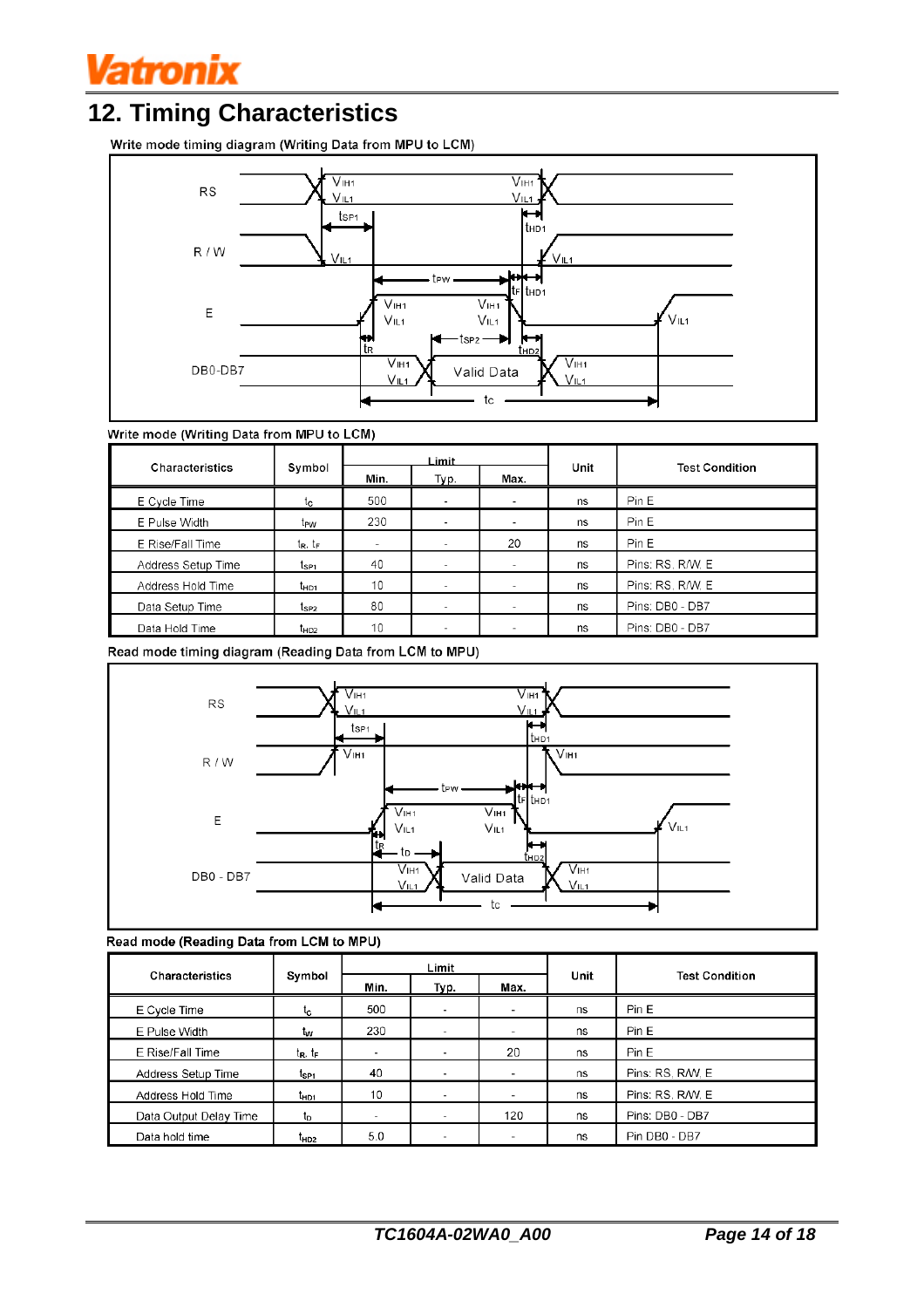# latronix

## **13.Initializing flow chart**

l **8-bit interface mode**

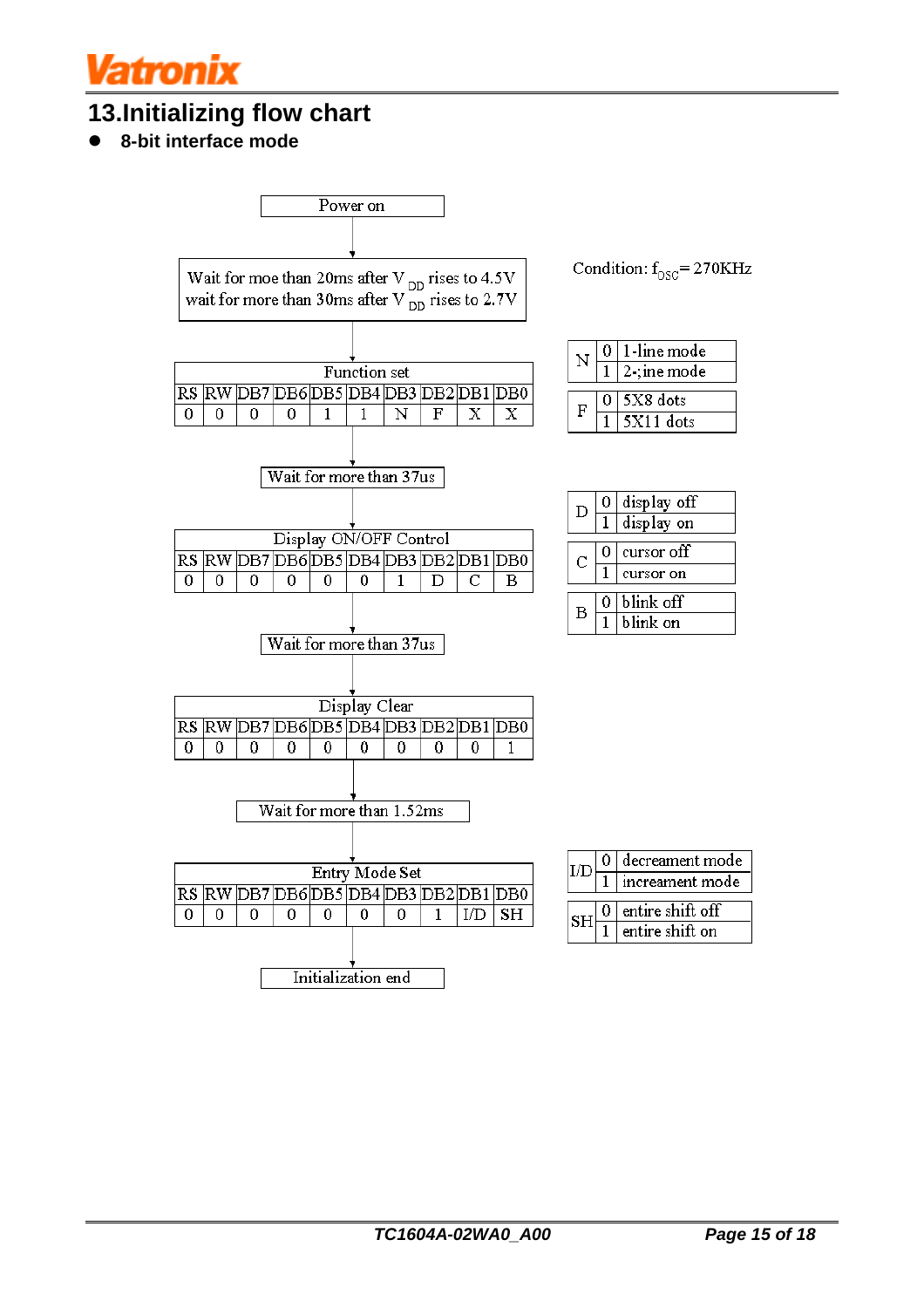

l **4-bit interface mode**



Wait for moe than 20ms after V  $_{\text{DD}}$  rises to 4.5V Wait for more than 30ms after V  $_{\text{DD}}$  rises to 2.7V

| <b>Function set</b> |  |                                               |  |  |  |  |  |  |  |  |  |  |
|---------------------|--|-----------------------------------------------|--|--|--|--|--|--|--|--|--|--|
|                     |  | RS  RW DB7  DB6  DB5  DB4  DB3  DB2  DB1  DB0 |  |  |  |  |  |  |  |  |  |  |
|                     |  |                                               |  |  |  |  |  |  |  |  |  |  |
|                     |  |                                               |  |  |  |  |  |  |  |  |  |  |
|                     |  | F                                             |  |  |  |  |  |  |  |  |  |  |

 $0$  | 1-line mode N  $\sqrt{2}$ -; ine mode  $\overline{1}$  $0$  5X8 dots  $\mathbf F$  $\overline{1}$  $5X11$  dots

Condition:  $\rm f_{\rm osc}$   $\rm = 270KHz$ 

| Display ON/OFF Control |  |  |  |  |  |  |                                               |  |  |  |  |
|------------------------|--|--|--|--|--|--|-----------------------------------------------|--|--|--|--|
|                        |  |  |  |  |  |  | RS  RW DB7  DB6  DB5  DB4  DB3  DB2  DB1  DB0 |  |  |  |  |
|                        |  |  |  |  |  |  |                                               |  |  |  |  |
|                        |  |  |  |  |  |  |                                               |  |  |  |  |
|                        |  |  |  |  |  |  |                                               |  |  |  |  |

Wait for more than 37us

| D |   | display off |
|---|---|-------------|
|   |   | display on  |
|   |   |             |
| С | 0 | cursor off  |
|   |   | cursor on   |
|   |   |             |
| в | 0 | blink off   |
|   |   | blink on    |

| Wait for more than 37us |  |  |  |               |  |                                      |  |  |  |  |  |
|-------------------------|--|--|--|---------------|--|--------------------------------------|--|--|--|--|--|
|                         |  |  |  |               |  |                                      |  |  |  |  |  |
|                         |  |  |  |               |  |                                      |  |  |  |  |  |
|                         |  |  |  | Display Clear |  |                                      |  |  |  |  |  |
|                         |  |  |  |               |  | RS RWDB7 DB6 DB5 DB4 DB3 DB2 DB1 DB0 |  |  |  |  |  |
|                         |  |  |  |               |  |                                      |  |  |  |  |  |
|                         |  |  |  |               |  |                                      |  |  |  |  |  |



| Entry Mode Set     |   |   |                                      |    |    |              |  |  |  |  |  |
|--------------------|---|---|--------------------------------------|----|----|--------------|--|--|--|--|--|
|                    |   |   | RS RWDB7 DB6 DB5 DB4 DB3 DB2 DB1 DB0 |    |    |              |  |  |  |  |  |
|                    |   |   |                                      |    |    |              |  |  |  |  |  |
|                    | 0 | 0 | Ι⁄D                                  | SH | X. | $\mathbf{X}$ |  |  |  |  |  |
|                    |   |   |                                      |    |    |              |  |  |  |  |  |
|                    |   |   |                                      |    |    |              |  |  |  |  |  |
| Initialization end |   |   |                                      |    |    |              |  |  |  |  |  |

|  | decreament mode  |  |  |  |  |  |  |
|--|------------------|--|--|--|--|--|--|
|  | increament mode  |  |  |  |  |  |  |
|  | entire shift off |  |  |  |  |  |  |
|  | entire shift on  |  |  |  |  |  |  |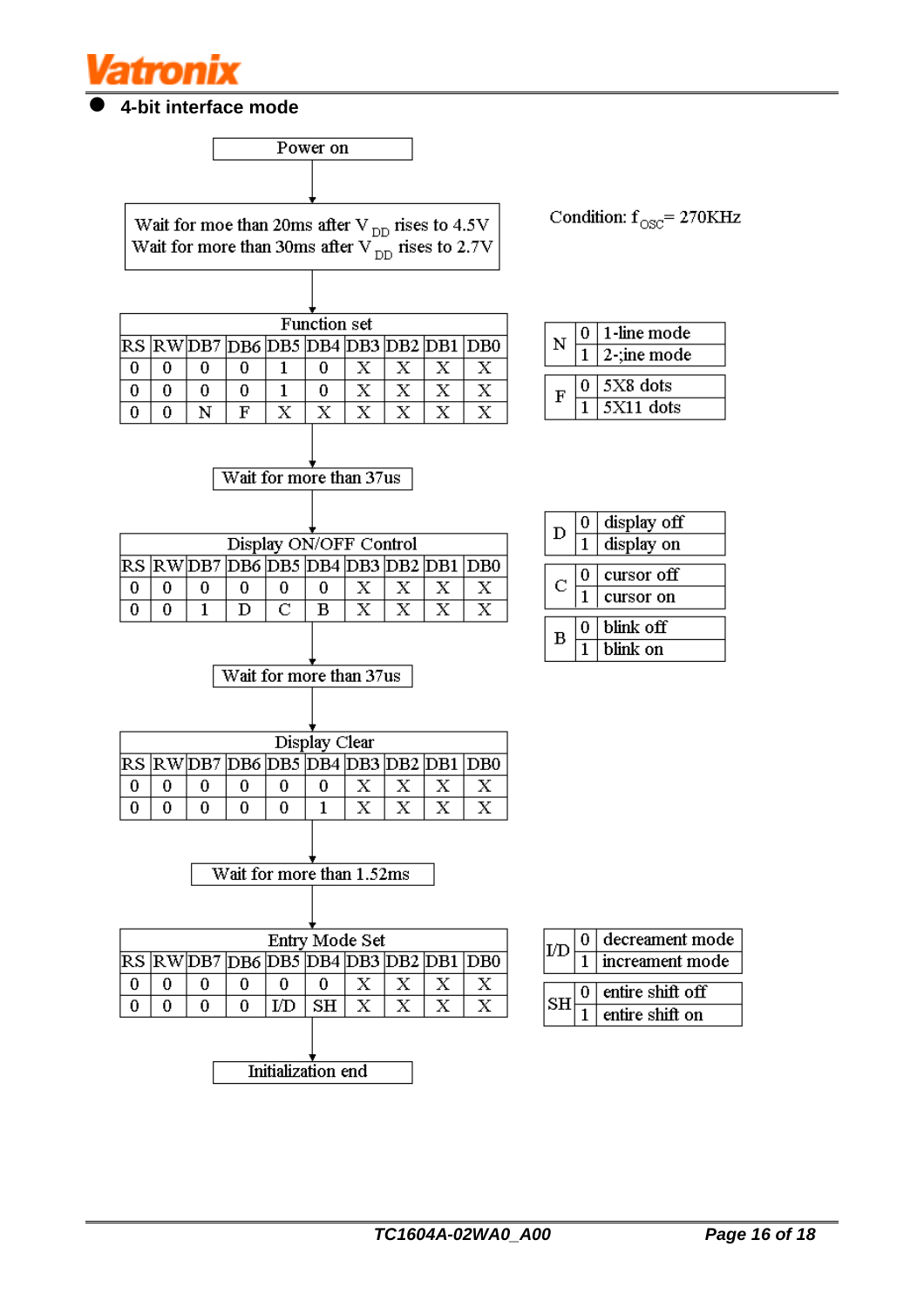

## **14. Standard Character pattern**

Higher 4-bit of character code (Hex.)